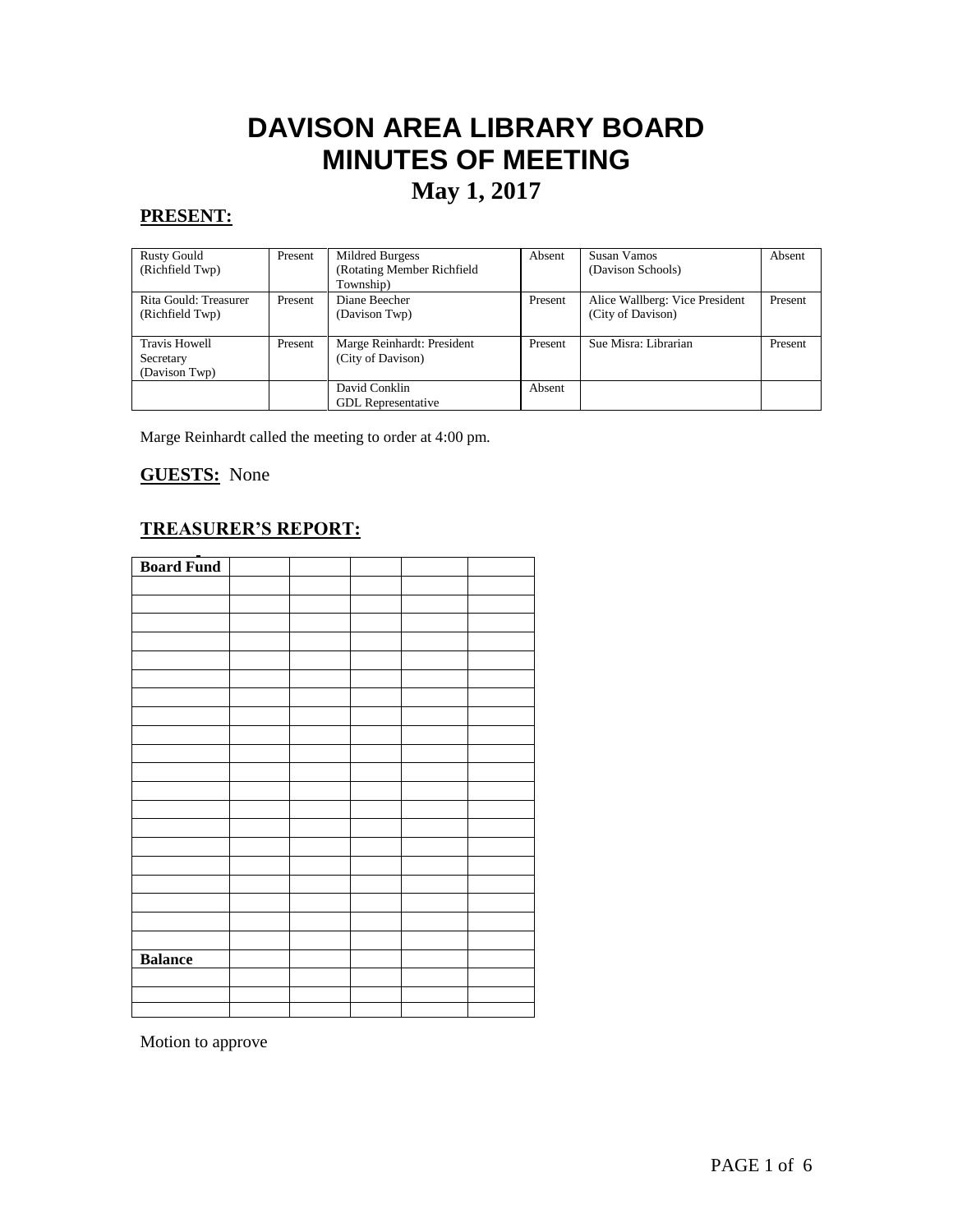# **LIBRARIAN'S REPORT:** Head Librarian Sue Misra:

#### **Community Relations**:

Our last Board meeting was held on March 1st.

#### **Library Operations**:

Our door counter for March was 9265 and April was 8906. We had 1975 self-checkout usage for March, and 1579 for April. We had 1395 hours of PC logins in March, 1218 in April. We had 282 WIFI logins for March, 281 for April 254.

The circulation statistics for March was 15,064, and 12,217 for April. The new patron added in March was 88. In April we added 94 patrons. Currently I have 3 volunteers that have been regularly volunteering at the Library. Thanks to Brian, Randy and Ariana for their time. Kathy Hoist volunteers occasionally.

We had the staff pick book display, Window display and Easter book displays. All the displays went very well and patrons checked out items from the displays. I have been ordering new books on I-Page and other catalogs. We have been getting huge incoming and outgoing deliveries. We have been very busy on most days. Our window display was done by Nicole. March was "What brings you happiness"? We had 17 entries. Our window display for April was "What books do you find magical"? We had 27 entries.

Weeding has been ongoing to alleviate overcrowding of the shelves. Majority of the weeded items were given to the Board for the book sale and some were given to the branches that needed them. 403 items were weeded in March and about 130 items were weeded in April.

Evenings and Saturday mornings are a busy place at the Davison library. We have lots of kids that get tutored here. It is great to see the library as a vibrant part of the community.

Our duplicate DVD's were sent to branches that did not have a copy. Julie worked on the DVD project.

#### **Physical Facilities**:

We are truly grateful to our Library Board for their continued support towards the Davison Library.

Our carpeting project started on April 10<sup>th</sup>. The library was closed from April 11<sup>th</sup> through April 13th so Library Design can complete the job without any interruptions.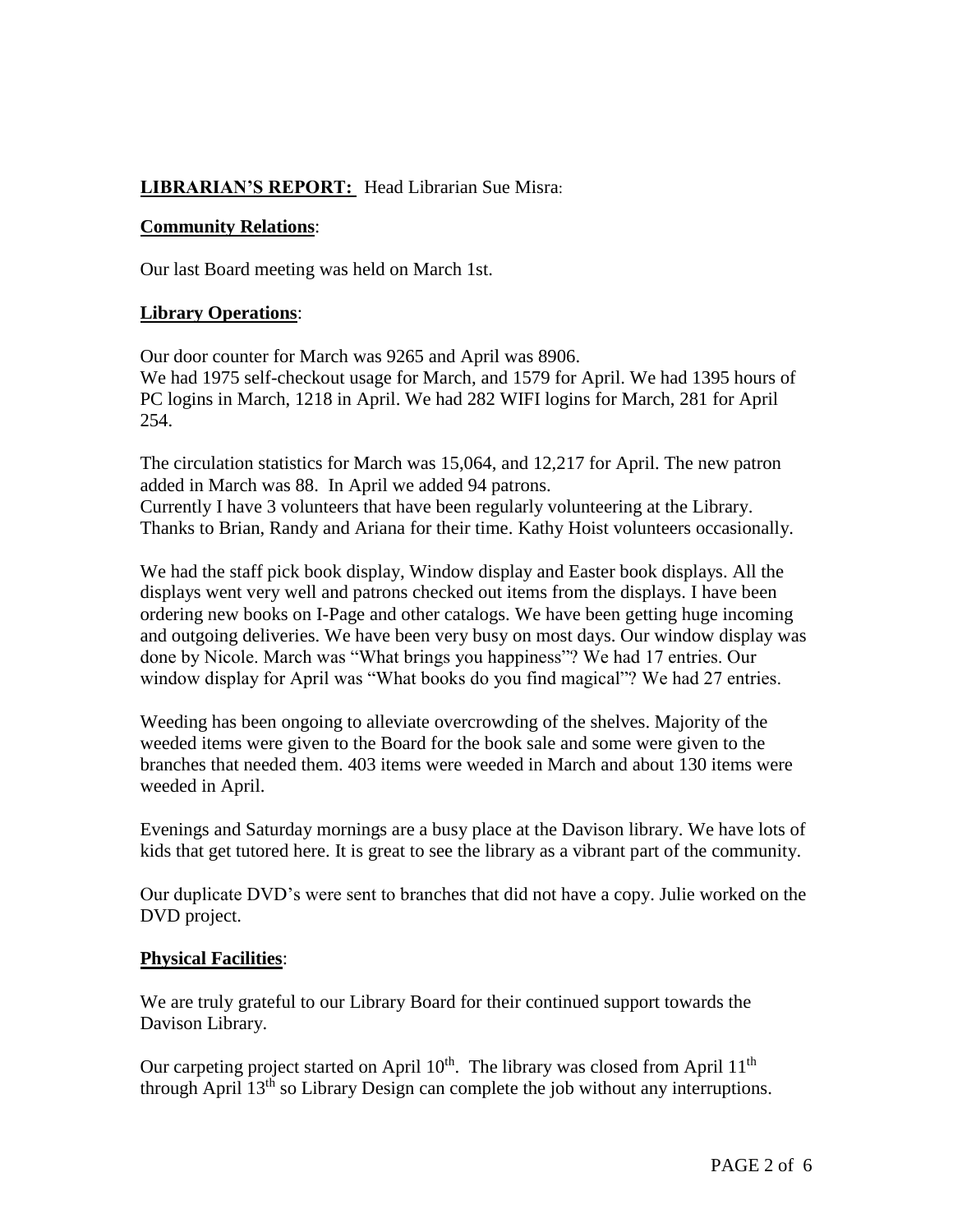The management team comprising of Dave and Mary with my input decided to close the library for 3 days. The drop box remained open the entire duration and into the Easter break. The materials that were checked out from the library were not due during those dates. It has been a long time since the Davison library had a facelift. A big round of applause to the Davison Library Board, The Davison City, Davison township and Richfield township to make this amazing project happen.

Thanks to the supportive Library board under the leadership of Marge, the Davison city under the leadership of Andrea, the Davison Township, and Richfield Township to make the new carpeting happen at the Davison Library.

Marge has come in on several occasions to empty the cash box.

Damien white completed the mural on April  $9<sup>th</sup>$ . He did a marvelous job. We have been getting compliments about the mural from our patrons.

We would like to have new carpet runners for the front entrance and by the circulation desk. The ones that are there currently are old and dirty.

We had over 100 boxes of incoming delivery that were stored in the warehouse during the closing. It took us a week to get caught up with both the Promed and Internal GDL delivery.

I requested Kelly Flynn about press release about the carpeting and mural on April 7<sup>th</sup>. I gave a thank you card and gift card to Damien white for his beautiful masterpiece mural on April 10<sup>th</sup>.

I attended the volunteer appreciation breakfast on April 12<sup>th</sup> at Grand Blanc McFarlen Library. Rita Gould was present for the event. It was a very nice event organized by our Community Relations Department and Human resources manager to recognize our awesome volunteers.

I and my page staff worked at the McFarlen library on April  $11^{th}$ ,  $12^{th}$  and  $13^{th}$  while the branch was closed for carpeting. The drop box was open for the closing and during the Easter break.

The IT department unhooked and hooked up the staff and patron computers for the carpeting project. All the computer connections were removed from the floor and tied up. Chris and Sheila from the IT department did this awesome work.

Mary H., our Branch operations manager did the materials check ins from our drop box from April  $11<sup>th</sup>$  through April  $13<sup>th</sup>$ . Thanks to Mary for emptying the drop box. The extra carpet squares and carpet moldings were taken by the DPW department to be stored in the city offices. Thanks to Marge for doing the needful by contacting Andrea.

The inside front doors needed to be aligned. A service request was sent to the city offices on April 20<sup>th</sup>. Brian from the DPW fixed the doors promptly.

There have been changes in the library. I moved the new Board book cart from its original location to the new location by the window. The bench by the window was moved to the paperback area. I and Julie did the moving. The children's area looks organized at this time.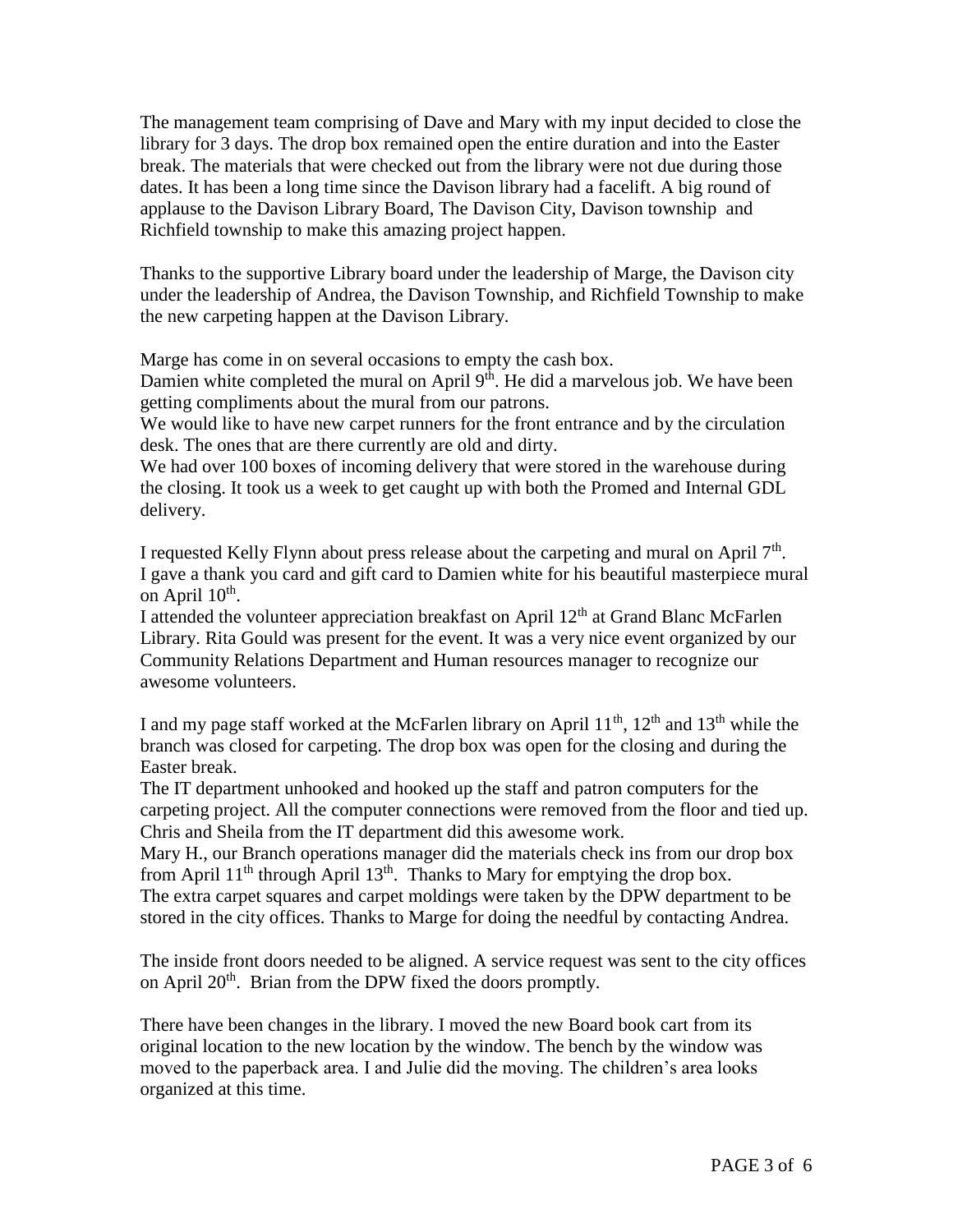Ashley worked on moving the Anime movies to the Graphic novel section to make room for our expanding movie collections.

The Play away views were relocated from the audio book section to the children's area. The unused tax forms were recycled at the end of April. This month's jean charity was "Humane Society of Genesee County".

## **Groups:**

We have adults from the group home come for the library visit every Monday from 10 am to 11 am. We had 10 adults from the group home that visit the library regularly.

# **Programs**:

On March  $6<sup>th</sup>$  we had 20 adults and 27 kids for Story time with Miss Marcia; we had 21 adults for the Adult Folklore program on March  $6<sup>th</sup>$ .

For the St. Patrick's Day party we had 40 adults and 65 kids attend the program. It was a wonderful program. Marge, Millie and Sue Vamos did a great job organizing the party. The kids had a great time looking for leprechauns.

On March 13<sup>th</sup> we had 13 adults and 19 kids for story time and 10 adults for Adult Folklore.

On March 20<sup>th</sup> we had 21 children and 15 adults for Story time with Miss Marcia. Adult folklore with Miss Marcia we had 20 adults.

On March  $27<sup>th</sup>$ , we had 18 adults and 28 kids that attended story time with Miss Marcia and 23 adults for Adult Folklore.

On April 3rd, Story time with Miss Marcia we had 22 adults and 27 kids for story time and 15 adults for adult folklore.

On April 8<sup>th</sup> we had the Eggstravanza party. We had a great turnout with 90 adults and 55 kids. The kids had a great time egg hunting at the library. Marge Millie and Maddy filled the Easter eggs and placed it in the children's area of the library. Marge also baked Easter cookies and the kids had a blast. 300 eggs were hidden in the library. We also had a few large eggs with grand prize of a dollar bill inside of it.

Thanks to my supportive board for doing great things for the library and the community.

On April 10, in spite of the carpeting chaos the kids had a great time at story time with Miss Marcia. We had 18 adults and 21 kids. We had 30 adults for Adult folklore. 3 groups were present that day.

Our last story time on April  $17<sup>th</sup>$  we had 8 adults and 10 kids for story time with Miss Marcia. The patrons loved the new carpeting and the library look very beautiful. The Adult folklore we had 42 adults it was our largest so far for the season. We had 2 new groups that came in addition to our 2 regular groups. We had a group from the GISD and from the school of deaf.

On March  $16<sup>th</sup>$  we had the Kindred Hospice – Flint volunteer recruitment open house from 3:30 pm till 4:30 pm.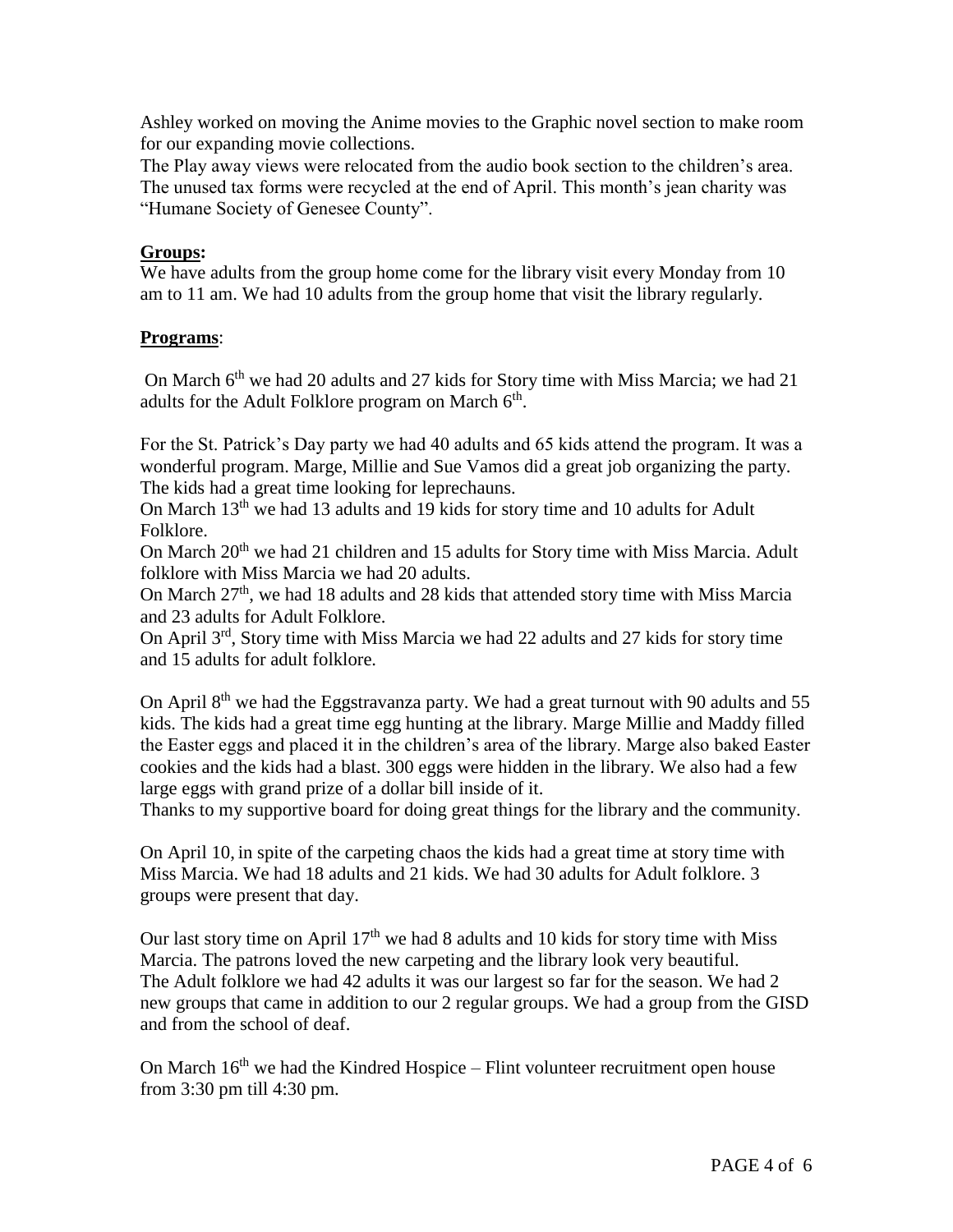We had the Pinnacle food job fair on March  $20<sup>th</sup>$ . There was lot of interest this time around. The job fair was from 10 am till 1 pm.

The community Relations department has been sending us the posters and program flyers. I have been giving the bookmarks and program flyers when I sign patrons for a new library card. Great programs have been planned for the reading programming performances by the community relations department. We are having the Hawk Hill Raptors on May  $6<sup>th</sup>$ . Our first program starts on May  $6<sup>th</sup>$  and the last program ends on August  $17<sup>th</sup>$ .

I attended couple courses offered by the GDL University. Jerilyn and Mary conducted the courses. I attended the "EEOC Laws and Workplace Ethics, what every manager needs to know" on March 29<sup>th</sup>. It was a great session and I learnt a lot. Thanks to Jerilyn for educating us. I attended the Patron /Privacy code course on April  $26<sup>th</sup>$  @ GB. It was another great session. We received the Summer Reading Challenge T-shirts from the Community Relations Department on April  $26<sup>th</sup>$ . It looks great and we are looking forward to a great summer reading Challenge this year.

#### **GDL Report:** reported by David Conklin

• Not available this meeting

#### **Davison School District:** Presented by Susan Vamos

• Not available this meeting

#### **OLD BUSINESS:**

• New carpet looks great

## **NEW BUSINESS:**

- Community Open House planned for May 18 at  $3:00 5:00$  pm
	- GDL will help organize and promote
- Entrance rugs are needed to help protect the new carpet
	- 1 for between the entry doors and 3 inside around circulation desk
	- Rita made a motion to buy the rugs,  $2<sup>nd</sup>$  by Alice (board passed)
- Alice will be purchasing the flowers for the front of the Library
- Very thankful to the City DPW workers for all their help and hard work to update library (paint and repairs)
- Marge will be purchasing a gift card to thank the DHS student that painted the mural
- Rita will be talk with DDA about doing a small book sale during one of the car shows this summer
- Summer reading program donation of \$500
	- Diane made the motion,  $2<sup>nd</sup>$  by Alice
- Plan to sticker code book to make organization easier for book sales